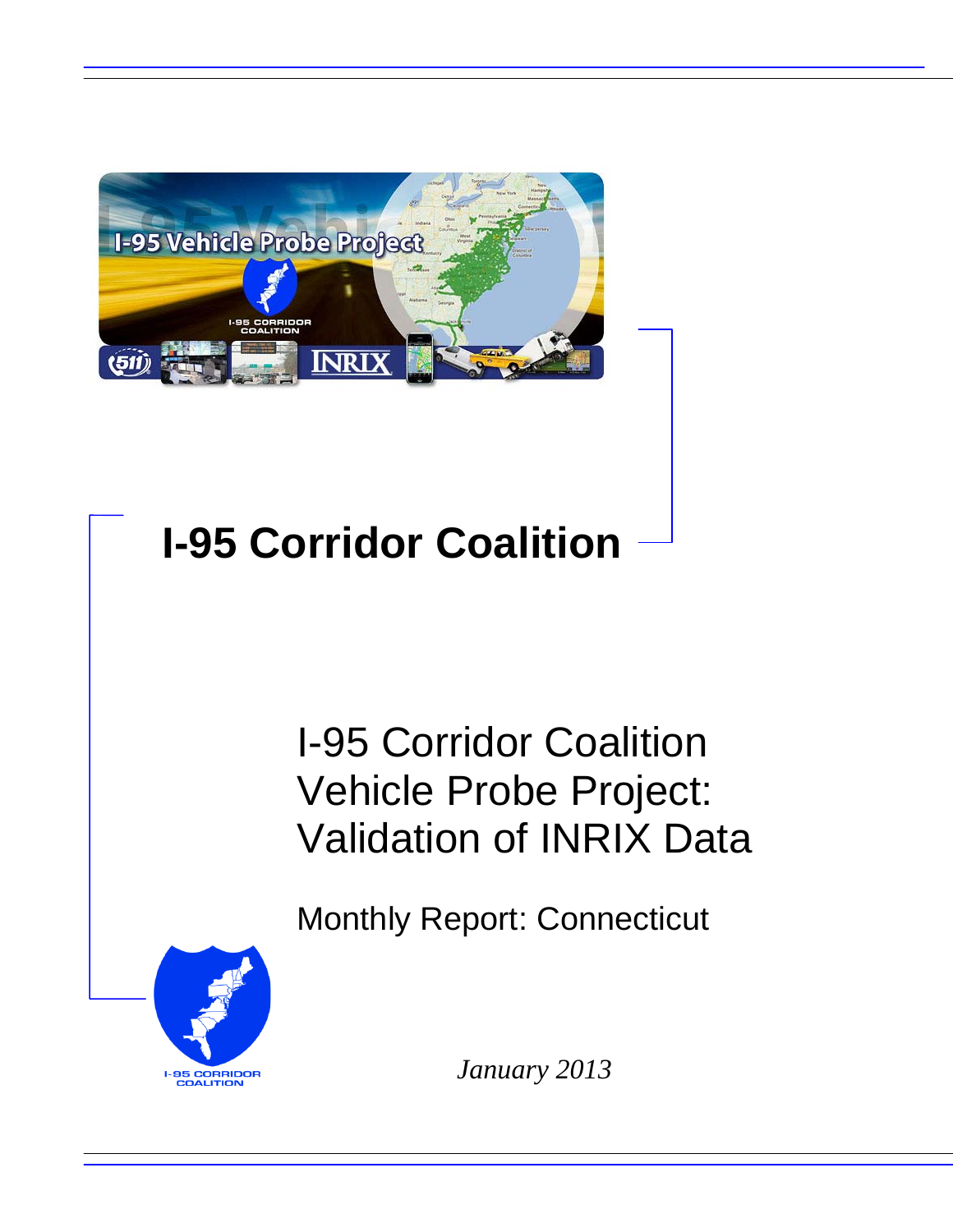# **I-95 CORRIDOR COALITION VEHICLE PROBE PROJECT VALIDATION OF INRIX DATA OCTOBER 2012**

### *Monthly Report*

*Prepared for:*

I-95 Corridor Coalition

*Sponsored by:*

I-95 Corridor Coalition

*Prepared by:*

Ali Haghani, Masoud Hamedi, Yang Lu, Yashar Aliari Kardedeh University of Maryland, College Park

*Acknowledgements:*

The research team would like to express its gratitude for the assistance it received from the state highway officials in Connecticut Department of Transportation (CTDOT) during the course of this study. Their effort was instrumental during the data collection phase of the project. This report would not have been completed without their help.

*January 2013*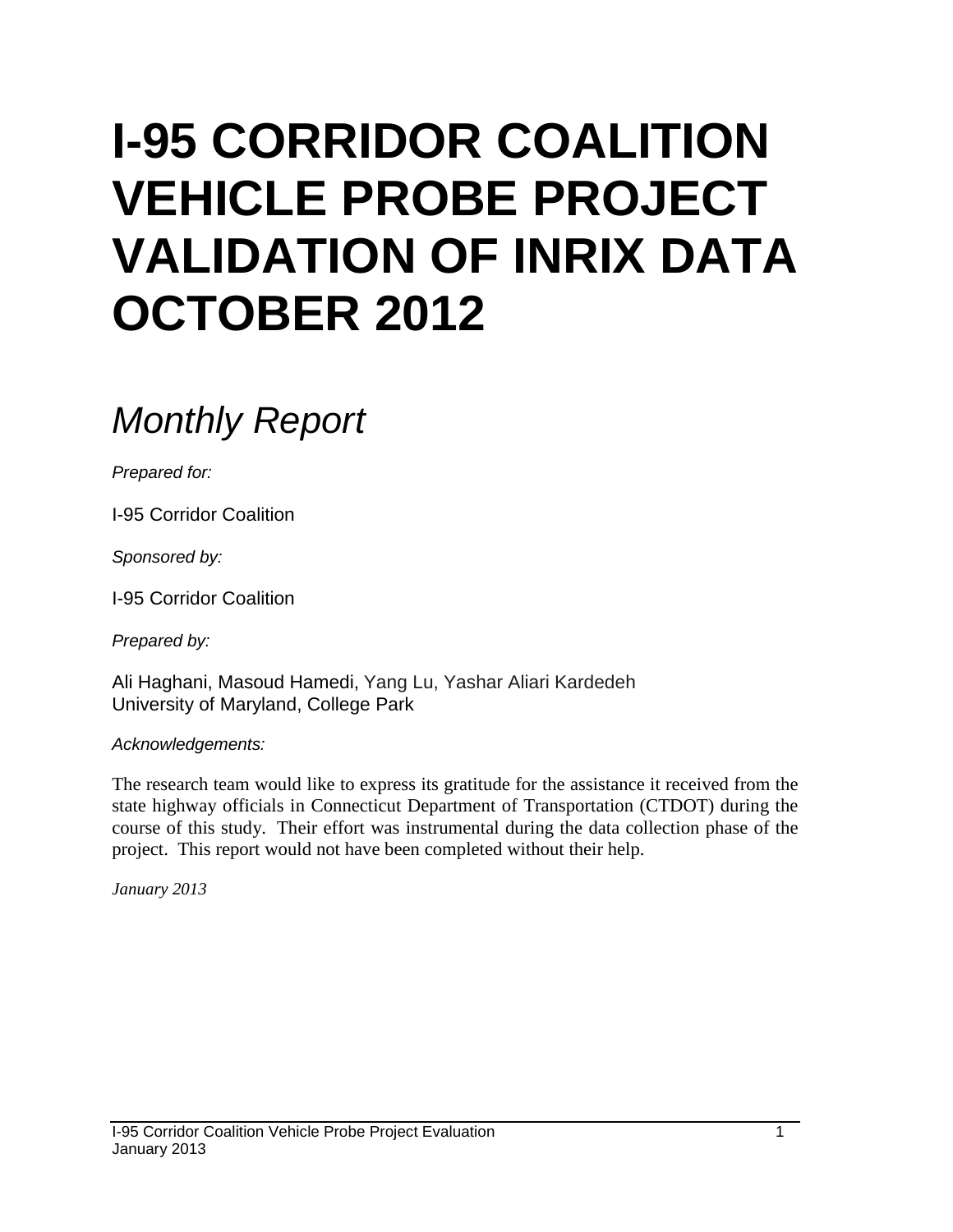### **Evaluation Results for the State of Connecticut**

#### *Executive Summary*

The data from the Vehicle Probe Project is validated using Bluetooth<sup>TM</sup> Traffic Monitoring (BTM) technology on a near monthly basis. BTMs sensor were deployed on the beginning and ending points of 12 different segments along I-95 between exit 13 (US-1) in the south and exit 32 (Broad St) in the north in Fairfield County, Connecticut. Travel time data was collected for both directions along the freeway. The data was collected between October 19, 2012 and October 28, 2012 with the assistance of Connecticut Department of Transportation (CTDOT) personnel. The dataset collected represents approximately 2154 hours of observations along 12 freeway segments, totaling approximately 35 miles. The number of effective five-minute travel time samples observed was 25851 in total.

ES Table 1, below summarizes the results of the comparison between the validation data and the INRIX data for freeway segments during the above noted periods. As shown, the average absolute speed error (AASE) and Speed Error Bias (SEB) were within specification for all speed bins. Even when errors are measured against the mean (rather than the SEM band) the data meets contract specifications for the AASE and SEB in all speed bins.

| <b>ES Table 1 - Connecticut Evaluation Summary for Freeway</b>                                                |                                            |            |                                          |            |           |            |  |  |  |
|---------------------------------------------------------------------------------------------------------------|--------------------------------------------|------------|------------------------------------------|------------|-----------|------------|--|--|--|
|                                                                                                               | <b>Absolute Speed Error</b><br>( < 10 mph) |            | <b>Speed Error Bias</b><br>$(<5$ mph $)$ |            | Number of | Hours of   |  |  |  |
|                                                                                                               | Comparison                                 | Comparison | Comparison                               | Comparison | 5 Minute  | Data       |  |  |  |
| <b>Speed Bin</b>                                                                                              | with SEM Band                              | with Mean  | with SEM Band                            | with Mean  | Samples   | Collection |  |  |  |
| 0-30 MPH                                                                                                      | 1.4                                        | 2.0        | 0.5                                      | 0.6        | 2002      | 166.8      |  |  |  |
| 30-45 MPH                                                                                                     | 3.0                                        | 4.9        | 1.9                                      | 3.1        | 859       | 71.6       |  |  |  |
| 45-60 MPH                                                                                                     | 2.1                                        | 4.3        | 1.8                                      | 3.6        | 3586      | 298.8      |  |  |  |
| $>60$ MPH                                                                                                     | 1.3                                        | 3.3        | -0.8                                     | $-1.6$     | 19404     | 1617.0     |  |  |  |
| All Speeds                                                                                                    | 1.5                                        | 3.4        | $-0.3$                                   | $-0.5$     | 25851     | 2154.3     |  |  |  |
| Based upon data collected from October 19th, 2012 through October 28th, 2012 across 34.9 miles<br>of roadway. |                                            |            |                                          |            |           |            |  |  |  |

As part of the on-going validation process, vehicle probe data from each state is validated on a rotating basis. This is the first round of vehicle probe validation in the state of Connecticut.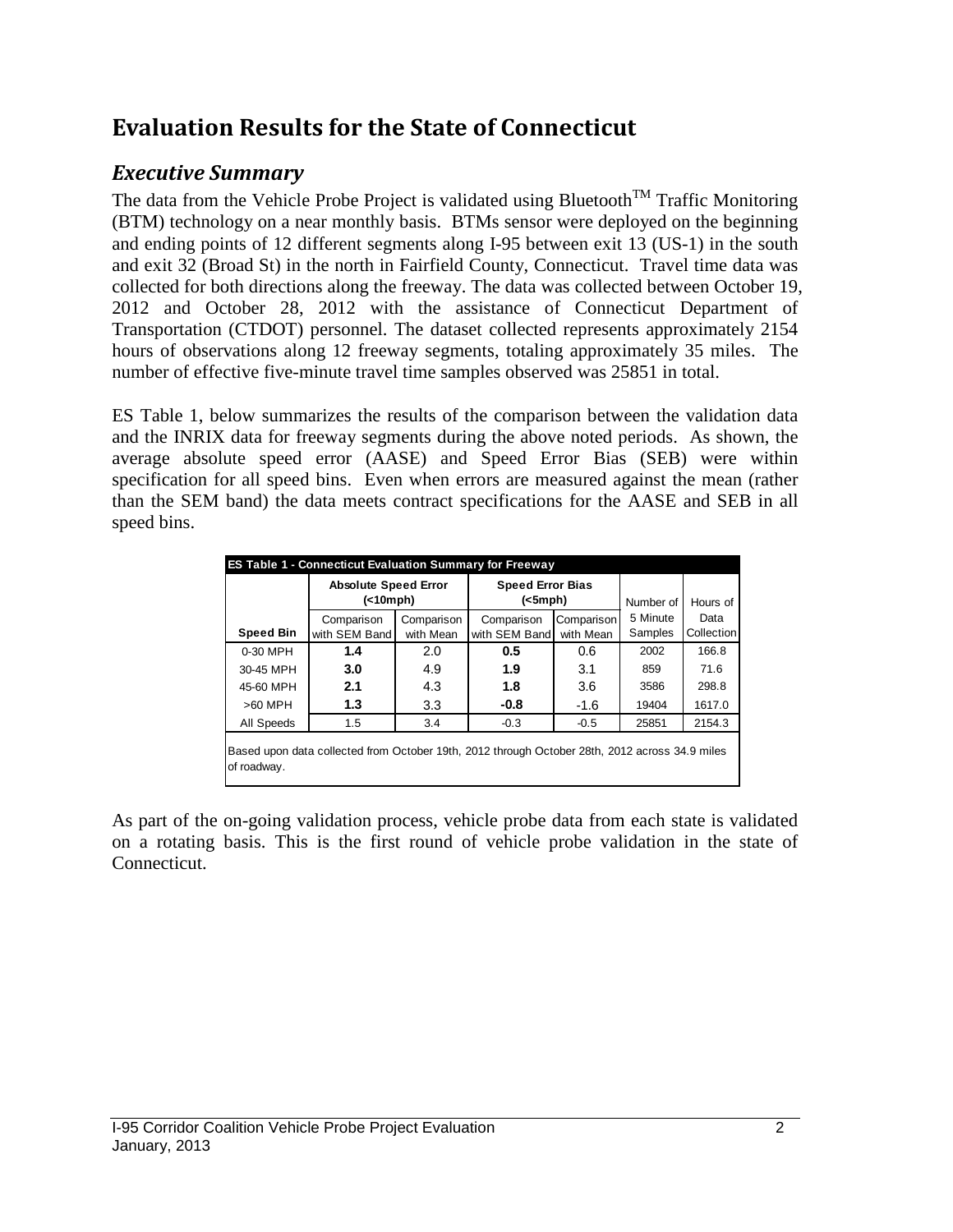#### *Data Collection*

The data from the Vehicle Probe Project is validated using Bluetooth<sup>TM</sup> Traffic Monitoring (BTM) technology on a near monthly basis. BTMs sensor were deployed on the beginning and ending points of 12 different segments along I-95 between exit 13 (US-1) in the south and exit 32 (Broad St) in the north. Travel time data was collected for both directions along the freeway. The data was collected between October 19, 2012 and October 28, 2012 with the assistance of Connecticut Department of Transportation (CTDOT) personnel. Segment locations are chosen with a high-likelihood of observing recurrent and nonrecurrent congestions during peak or off-peak periods.

Figure 1 presents an overview snapshot of the roadway segments over which Bluetooth sensors were deployed along the I-95 corridor in Connecticut. Blue segments represent freeway segments selected for analysis.



**Figure 1** — Locations of all segments selected for analysis in Connecticut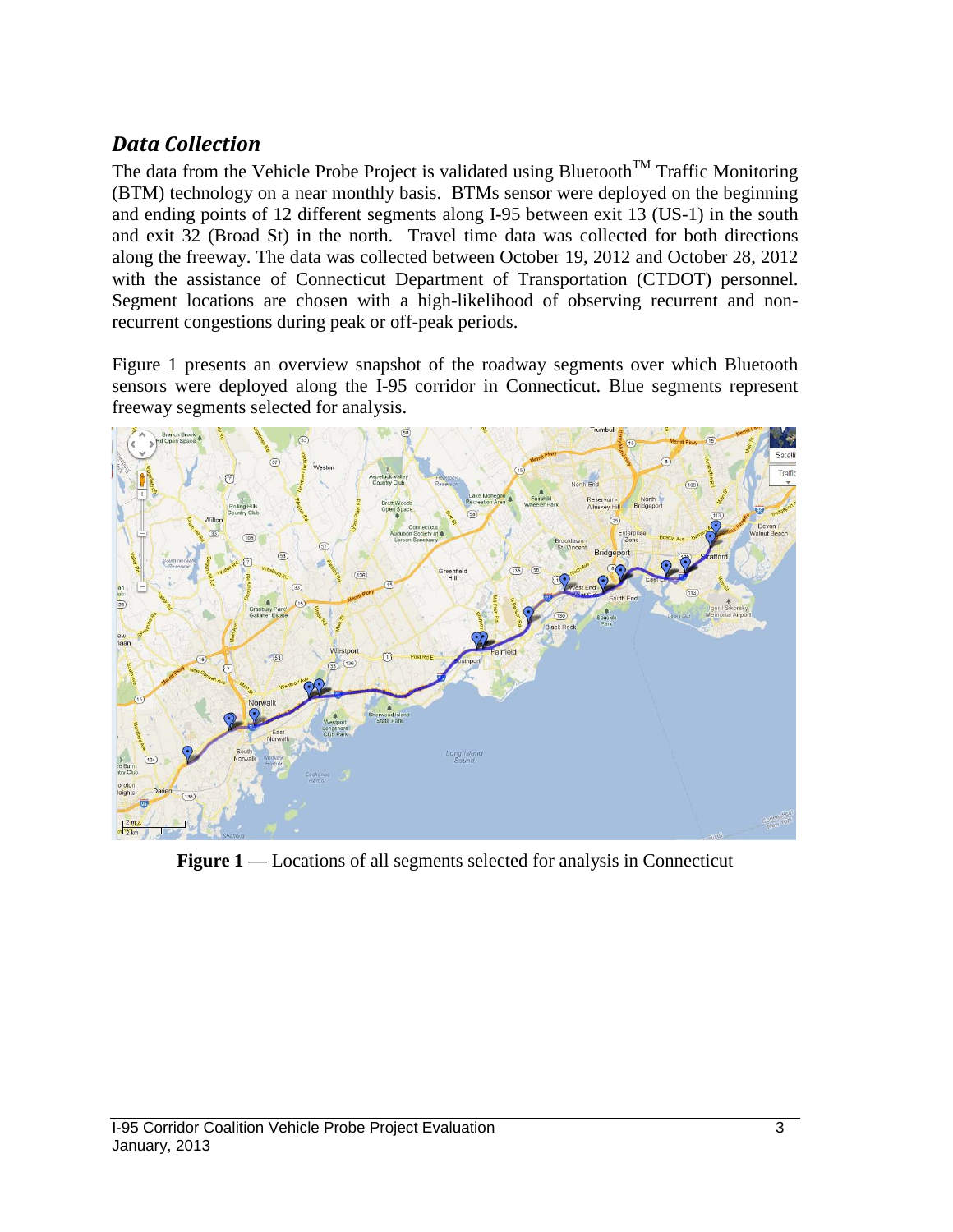#### **TMC segments selected for validation in Connecticut**

Table 1 presents a list of data collection segments from Connecticut. In total, these segments cover a total length of approximately 35 freeway miles. Data collection segments are comprised of one or more Traffic Message Channel (TMC) base segments, such that total length of the data collection segment is one mile long or greater for freeways. When appropriate, consecutive TMC segments are combined to form a data collection segment longer than one mile. The results of validation performed on 12 freeway segments are included in this report. Table 1 contains summary information on each data collection segment. The latitude/longitude coordinates of the locations at which the Bluetooth sensors were deployed throughout the state of Connecticut are provided in Table 1 as well as an active map link to view the data collection segment in detail. Click on the map link to see a detailed map for the respective data collection segment. It should be noted that the configuration of test segments is often such that the endpoint of one segment coincides with the start point of the next segment, so that one Bluetooth sensor covers both data collection segments.

Table 1 also provides data on the precise length of the TMCs comprising the test segment as compared to the measured length between Bluetooth<sup>TM</sup> Traffic Monitoring (BTM) sensors placed on the roadway. Details of the algorithm used to estimate equivalent path travel times based on INRIX data feeds for individual data collection segments are provided in a separate report. This algorithm finds an equivalent INRIX travel time (and therefore travel speed) corresponding to each sample BTM travel time observation on the test segment of interest.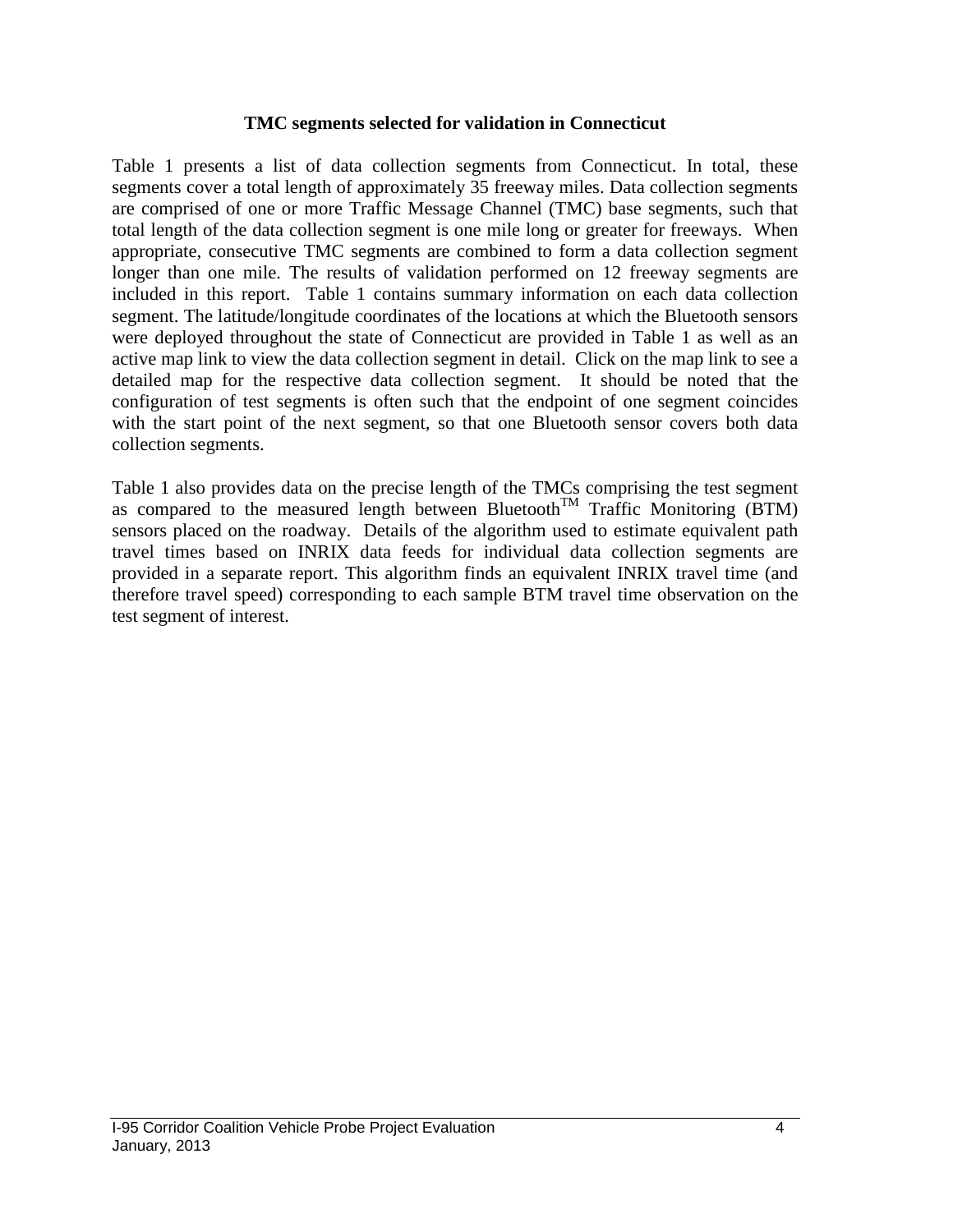| <b>SEGMENT</b>  | <b>DESCRIPTION</b> |                      | beginents selected for vandation in connecticut | <b>TMC CODES</b> |                 | Deployment    |              |                      |
|-----------------|--------------------|----------------------|-------------------------------------------------|------------------|-----------------|---------------|--------------|----------------------|
| (Map Link)      | Highway            | State<br>Starting at |                                                 | Begin            | Number          | Begin Lat/Lon |              | Length               |
|                 | Direction          | County               | Ending at                                       | End              | Length          |               | End Lat/Lon  | % Diff               |
| <b>FREEWAYS</b> |                    |                      |                                                 |                  |                 |               |              | All Lengths in Miles |
| F1              | $I-95$             | Connecticut          | US-1/Post Rd/Exit 13                            | 120+04841        | 3               | 41.089505     | -73.453736   | 1.82                 |
| $(120+04841)$   | Northbound         | <b>FAIRFIELD</b>     | Fairfield Ave/Exit 14                           | 120+04842        | 1.7             | 41.104593     | $-73.428577$ | $-6.6%$              |
| F2              | $I-95$             | Connecticut          | Fairfield Ave/Exit 14                           | $120+04843$      | $\overline{5}$  | 41.105054     | $-73.427196$ | 2.69                 |
| $(120+04843)$   | Northbound         | <b>FAIRFIELD</b>     | CT-33/CT-136/Exit 17                            | $120+04845$      | 2.7             | 41.119298     | -73.379717   | 0.4%                 |
| F <sub>3</sub>  | $I-95$             | Connecticut          | CT-33/CT-136/Exit 17                            | 120P04845        | 6               | 41.119298     | -73.379717   | 5.94                 |
| (120P04845)     | Northbound         | <b>FAIRFIELD</b>     | Bronson Rd/Exit 20                              | $120+04848$      | 5.9             | 41.141994     | -73.277827   | $-0.7\%$             |
| F4              | $I-95$             | Connecticut          | Bronson Rd/Exit 20                              | 120P04848        | 13              | 41.141994     | -73.277827   | 4.81                 |
| (120P04848)     | Northbound         | <b>FAIRFIELD</b>     | Wordin Ave/Exit 26                              | 120P04854        | 4.8             | 41.167819     | -73.200884   | $-0.2%$              |
| F5              | $I-95$             | Connecticut          | Wordin Ave/Exit 26                              | $120+04855$      | $7\overline{ }$ | 41.167819     | -73.200884   | 2.28                 |
| $(120+04855)$   | Northbound         | <b>FAIRFIELD</b>     | CT-113/Lordship Blvd/Exit 30                    | $120+04858$      | 2.4             | 41.174796     | -73.162489   | 5.3%                 |
| F6              | $I-95$             | Connecticut          | CT-113/Lordship Blvd/Exit 30                    | 120P04858        | 6               | 41.174796     | $-73.162489$ | 1.84                 |
| (120P04858)     | Northbound         | <b>FAIRFIELD</b>     | Broad St/Exit 32                                | $120+04861$      | 1.8             | 41.18817      | $-73.135681$ | $-2.2%$              |
| F7              | $I-95$             | Connecticut          | Broad St/Exit 32                                | 120N04861        | $\overline{4}$  | 41.19314      | $-73.132072$ | 1.51                 |
| (120N04861)     | Southbound         | <b>FAIRFIELD</b>     | Surf Ave/Exit 30                                | 120-04859        | 1.5             | 41.17637      | $-73.150661$ | $-0.7%$              |
| F8              | $I-95$             | Connecticut          | Surf Ave/Exit 30                                | 120N04859        | 8               | 41.17637      | $-73.150661$ | 2.36                 |
| (120N04859)     | Southbound         | <b>FAIRFIELD</b>     | CT-25/CT-8/Exit 27                              | 120-04855        | 2.4             | 41.1725712    | -73.1900382  | 1.7%                 |
| F9              | $I-95$             | Connecticut          | CT-25/CT-8/Exit 27                              | 120N04855        | 5               | 41.1725712    | -73.1900382  | 1.97                 |
| (120N04855)     | Southbound         | <b>FAIRFIELD</b>     | Fairfield Ave/State St/Exit 25                  | 120N04853        | 1.9             | 41.168519     | -73.224289   | $-3.6%$              |

**Table 1 Segments selected for validation in Connecticut**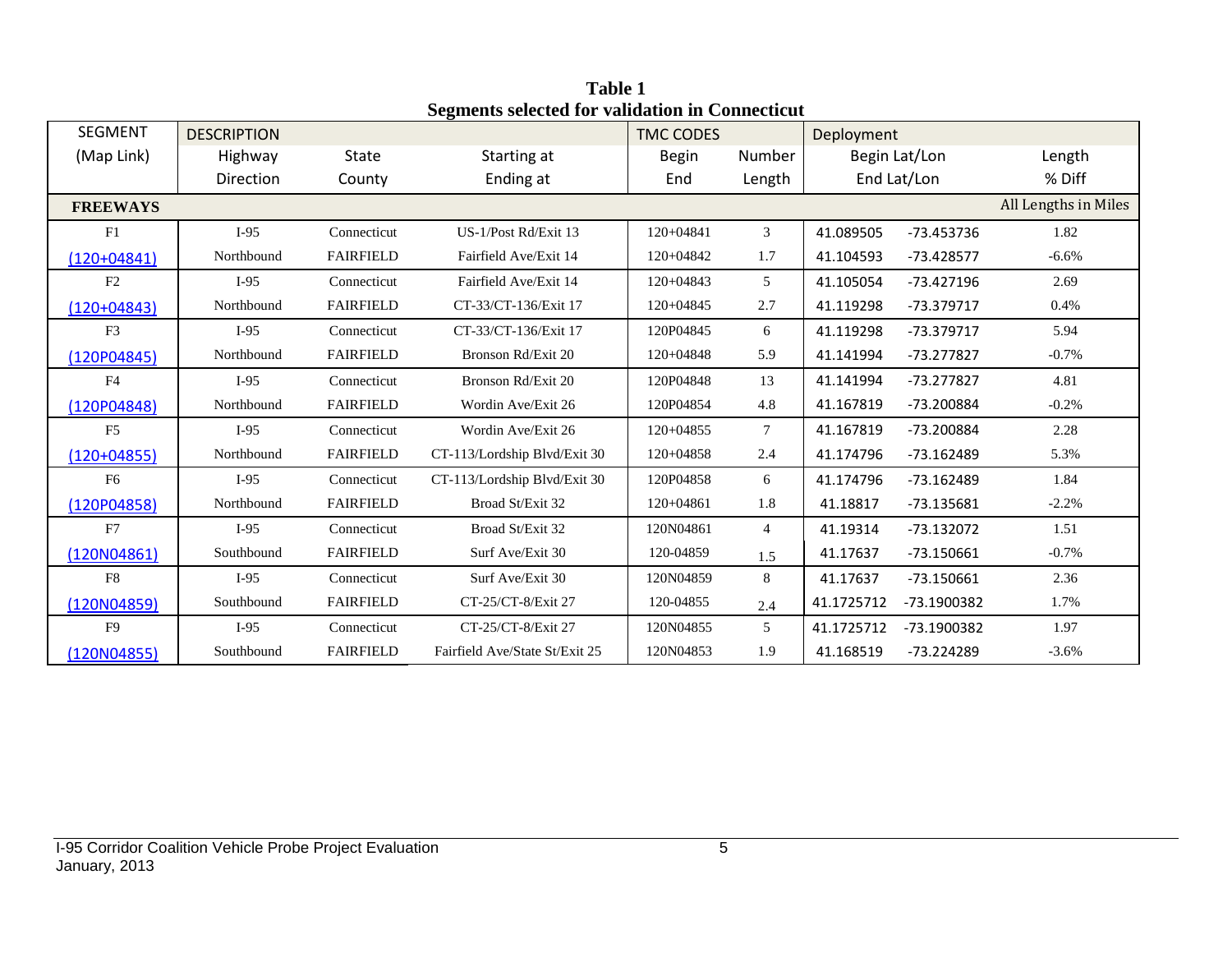| Table 1 (Cont'd)                                       |
|--------------------------------------------------------|
| <b>Segments selected for validation in Connecticut</b> |

| <b>SEGMENT</b>  | <b>DESCRIPTION</b> |                  |                      | <b>TMC CODES</b>       |                | Deployment                |                      |
|-----------------|--------------------|------------------|----------------------|------------------------|----------------|---------------------------|----------------------|
| (Map Link)      | Highway            | <b>State</b>     | Starting at          | <b>Begin</b><br>Number |                | Begin Lat/Lon             | Length               |
|                 | <b>Direction</b>   | County           | Ending at            | End                    | Length         | End Lat/Lon               | % Diff               |
| <b>FREEWAYS</b> |                    |                  |                      |                        |                |                           | All Lengths in Miles |
| F10             | $I-95$             | Connecticut      | $US-1/Ex$ it 23      | 120-04850              | 5              | 41.153448<br>-73.246005   | 1.82                 |
| $(120 - 04850)$ | Southbound         | <b>FAIRFIELD</b> | Bronson Rd/Exit 20   | 120-04848              | 1.7            | 41.142361<br>-73.273977   | $-6.6%$              |
| F11             | $I-95$             | Connecticut      | Bronson Rd/Exit 20   | 120N04848              | 6              | 41.142361<br>$-73.273977$ | 5.73                 |
| (120N04848)     | Southbound         | <b>FAIRFIELD</b> | CT-33/CT-136/Exit 17 | 120-04845              | 5.8            | 41.120617<br>-73.373425   | 1.2%                 |
| F12             | $I-95$             | Connecticut      | CT-33/CT-136/Exit 17 | 120N04845              | $\overline{4}$ | $-73.373425$<br>41.120617 | 2.32                 |
| (120N04845)     | Southbound         | <b>FAIRFIELD</b> | $US-7/Exit 15$       | 120-04843              | 2.3            | 41.106988<br>$-73.413012$ | $-0.9\%$             |
| <b>TOTALS</b>   |                    |                  |                      |                        | 72             |                           | 35.1                 |
|                 |                    |                  |                      |                        | 34.9           |                           |                      |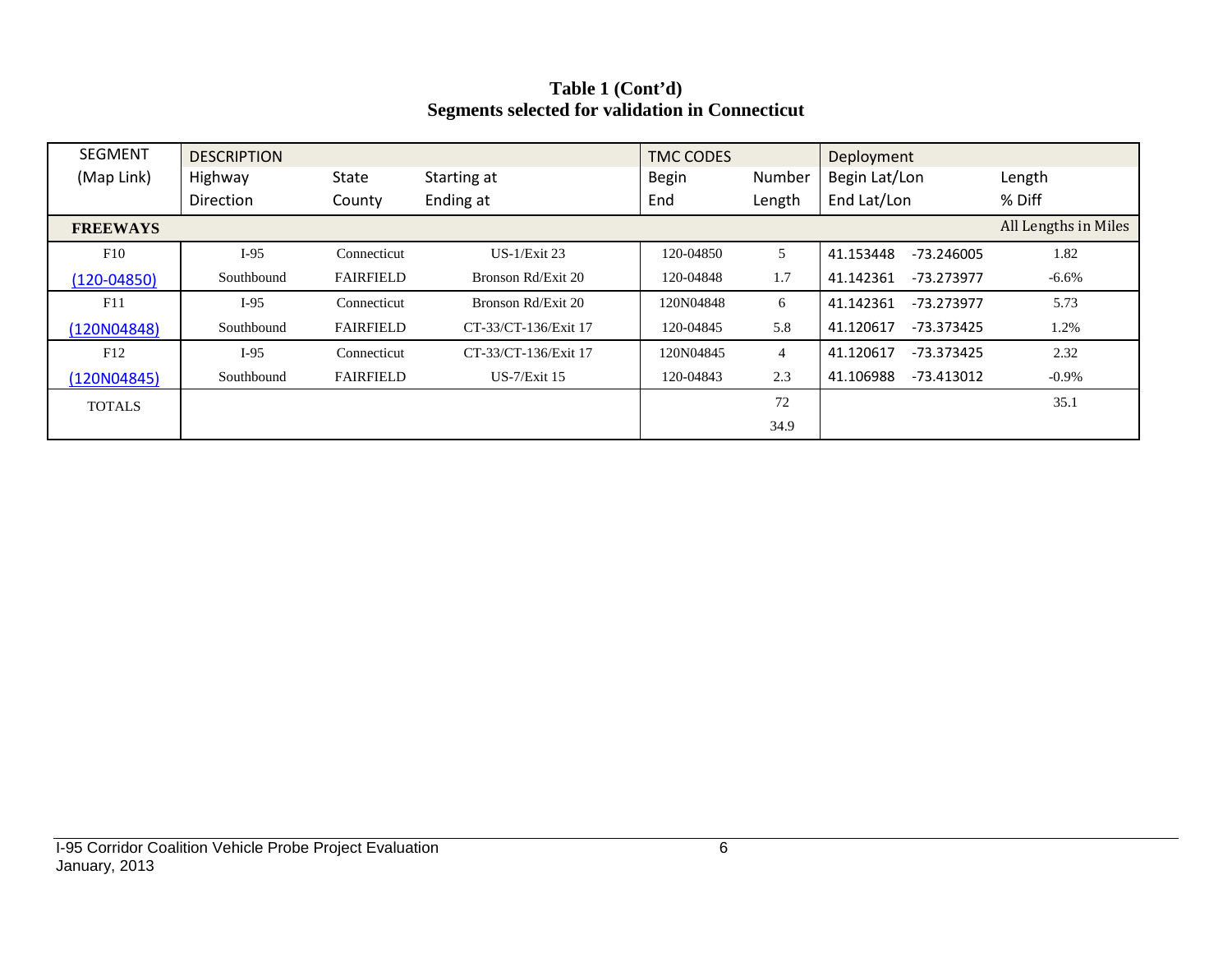#### *Analysis of Freeway Results*

Table 2 summarizes the data quality measures obtained as a result of comparison between Bluetooth and all reported INRIX speeds. Specifications include the Average Absolute Speed Error (AASE) and the Speed Error Bias (SEB).

#### Average Absolute Speed Error (AASE)

The AASE is defined as the mean absolute value of the difference between the mean speed reported from the VPP and the ground truth mean speed for a specified time period. The AASE is the primary accuracy metric. Based on the contract specifications, the speed data from the VPP shall have a maximum average absolute error of 10 miles per hour (MPH) in each of four speed ranges: 0-30 MPH, 30-45 MPH, 45-60 MPH, and > 60 MPH.

#### Speed Error Bias (SEB)

The SEB is defined as the average speed error (not the absolute value) in each speed range. SEB is a measure of whether the speed reported in the VPP consistently under or over estimates speed as compared to ground truth speed. Based on the contract specifications, the VPP data shall have a maximum SEB of +/- 5 MPH in each of speed ranges as defined above.

The results are presented as compared against the mean of the ground truth data as well as the 95<sup>th</sup> percent confidence interval for the mean, referred to as the Standard Error of the Mean (SEM) band. The SEM band takes into account any uncertainty in the ground truth speed as measured by BTM equipment due to limited samples and/or data variance. Contract specifications are assessed against the SEM band. (See the *Vehicle Probe Project: Data Use and Application Guide* for additional details on the validation process.) The AASE in the lower two speed bands have proven to be the critical specification (and most difficult) to attain, and are highlighted in Table 2. AASE below 10 MPH meet contract specifications. AASE below 5 MPH are considered exceptional quality. As shown, the average absolute speed error (AASE) and Speed Error Bias (SEB) were within specification for all speed bins. Even when errors are measured against the mean (rather than the SEM band) the data meets contract specifications for the AASE and SEB in all speed bins.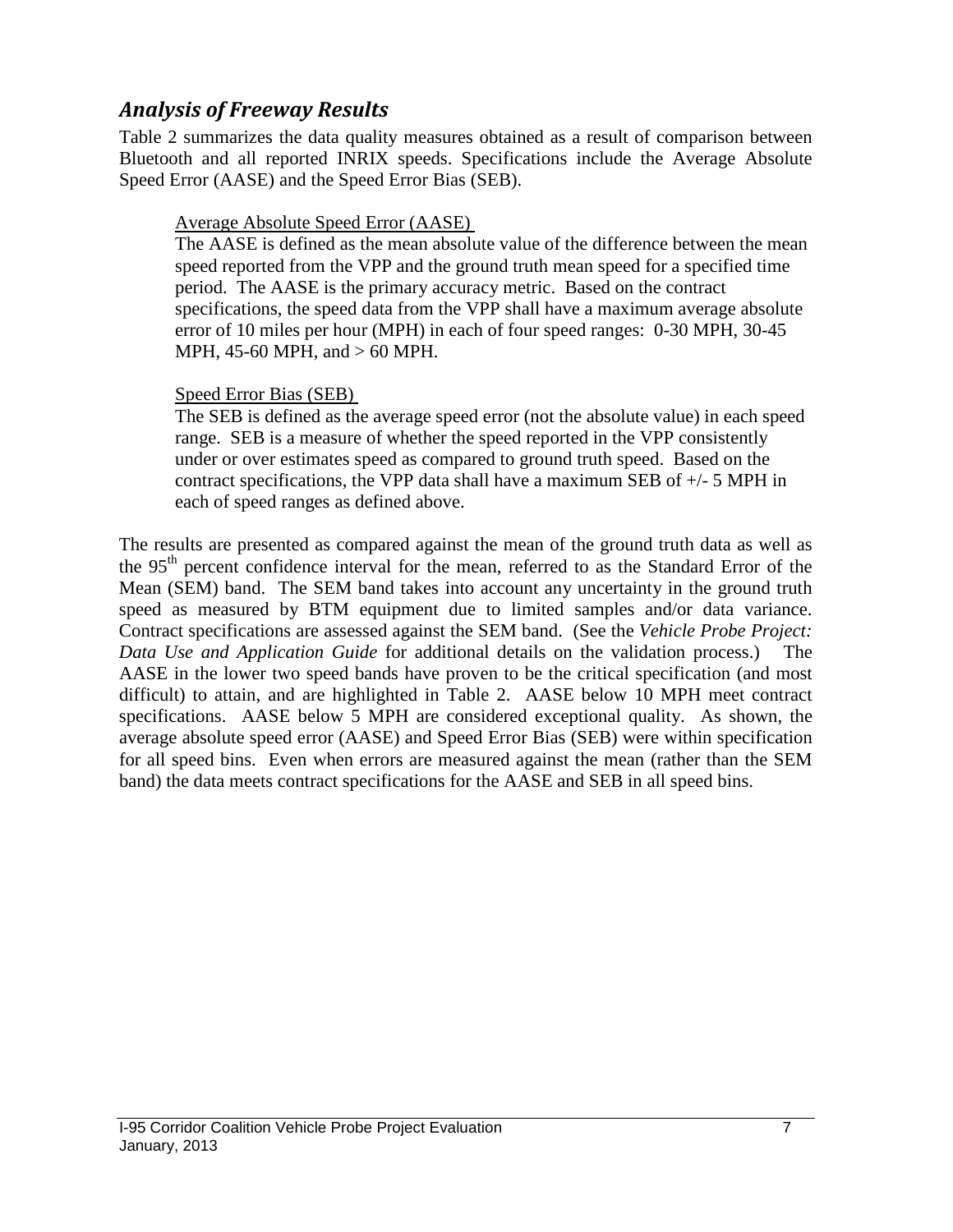| ні соннесисис |                                  |                  |            |             |                |                   |  |  |  |  |
|---------------|----------------------------------|------------------|------------|-------------|----------------|-------------------|--|--|--|--|
|               | <b>Data Quality Measures for</b> |                  |            |             |                |                   |  |  |  |  |
|               |                                  | 1.96 SEM Band    |            | <b>Mean</b> |                |                   |  |  |  |  |
|               | <b>SEB</b>                       | <b>AASE</b>      |            |             |                |                   |  |  |  |  |
|               | 5 mph                            | $10 \text{ mph}$ | <b>SEB</b> | <b>AASE</b> | No. of $5$     | <b>Hours</b> of   |  |  |  |  |
| <b>SPEED</b>  | (contract)                       |                  |            |             | <b>Minute</b>  | Data              |  |  |  |  |
| BIN           |                                  | specifications)  |            |             | <b>Samples</b> | <b>Collection</b> |  |  |  |  |
| $0 - 30$      | 0.5                              | 1.4              | 0.6        | 2.0         | 2002           | 167               |  |  |  |  |
| $30 - 45$     | 1.9                              | 3.0              | 3.1        | 4.9         | 859            | 72                |  |  |  |  |
| $45 - 60$     | 1.8                              | 2.1              | 3.6        | 4.3         | 3586           | 299               |  |  |  |  |
| $60+$         | $-0.8$                           | 1.3              | $-1.6$     | 3.3         | 19404          | 1617              |  |  |  |  |

| TABLE 2                                    |
|--------------------------------------------|
| Data quality measures for freeway segments |
| in Connecticut                             |

Table 3 shows the percentage of the time INRIX data falls within 5 mph of the SEM band and the mean for each speed bin for all freeway data segments in Connecticut.

| Table 3 Percent observations meeting data quality criteria for freeway segments in |
|------------------------------------------------------------------------------------|
| <b>Connecticut</b>                                                                 |

|              | <b>Data Quality Measures for</b>                |                                                                 |                                           |                                                  |       |  |  |  |  |
|--------------|-------------------------------------------------|-----------------------------------------------------------------|-------------------------------------------|--------------------------------------------------|-------|--|--|--|--|
| <b>SPEED</b> |                                                 | 1.96 SEM Band                                                   | Mean                                      | No. of                                           |       |  |  |  |  |
| <b>BIN</b>   | <b>Percentage</b><br>falling inside the<br>band | <b>Percentage falling</b><br>within 5 mph of the<br><b>band</b> | <b>Percentage</b><br>equal to the<br>mean | <b>Percentage</b><br>within 5 mph of<br>the mean | Obs.  |  |  |  |  |
| $0 - 30$     | 26%                                             | 95%                                                             | $0\%$                                     | 93%                                              | 2002  |  |  |  |  |
| $30 - 45$    | 18%                                             | 81%                                                             | 0%                                        | 69%                                              | 859   |  |  |  |  |
| $45 - 60$    | 30%                                             | 88%                                                             | $0\%$                                     | 68%                                              | 3586  |  |  |  |  |
| $60+$        | 50%                                             | 92%                                                             | 0%                                        | 77%                                              | 19404 |  |  |  |  |

Tables 4 and 5 present detailed data for individual TMC segments in Connecticut in a similar format as Tables 2 and 3, respectively. Note that for some segments and in some speed bins the comparison results may not be reliable due to small number of observations.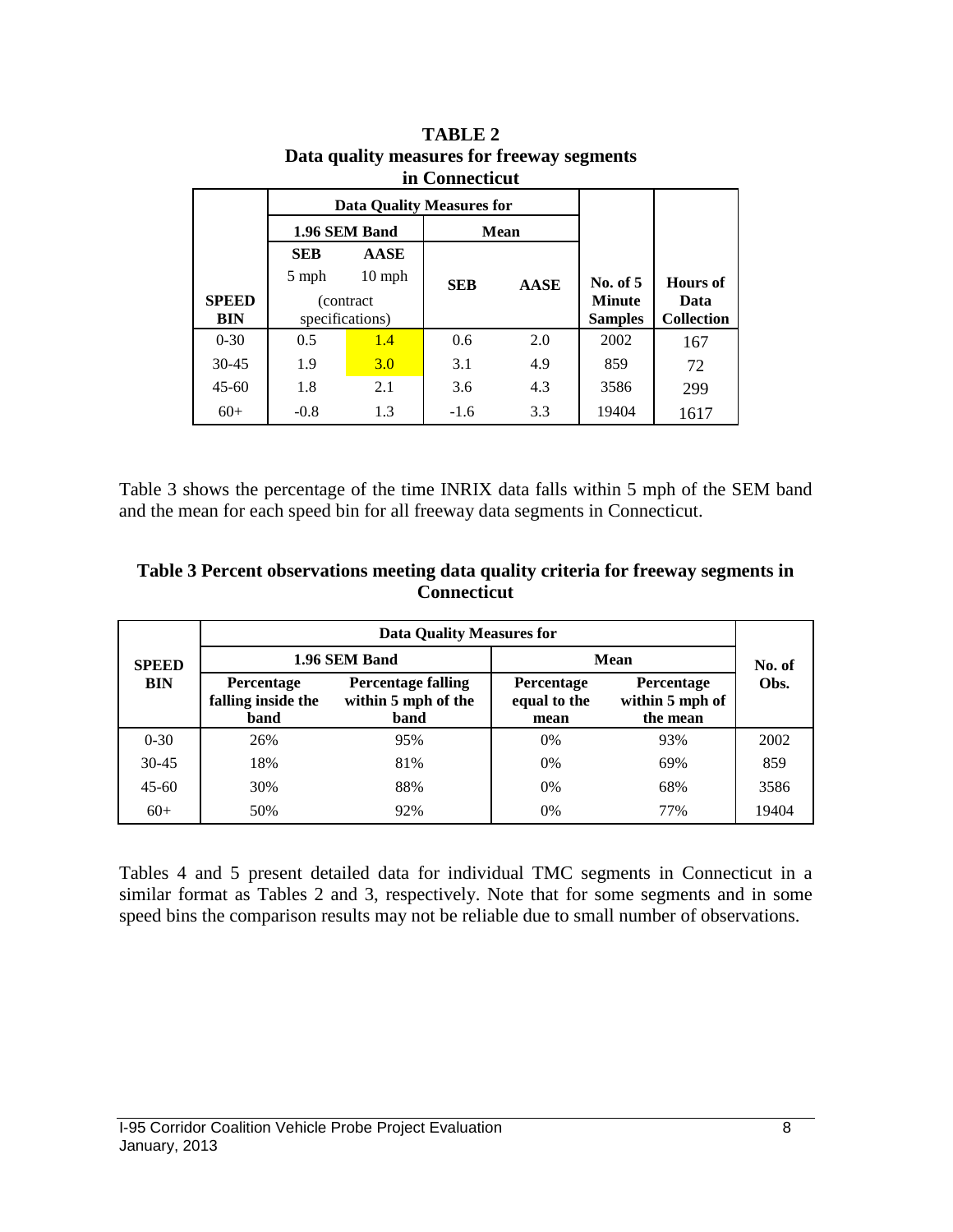| mile in the state of Comnecticut |                      |                  |              |                                   |                                                     |                                   |                                                            |              |
|----------------------------------|----------------------|------------------|--------------|-----------------------------------|-----------------------------------------------------|-----------------------------------|------------------------------------------------------------|--------------|
|                                  |                      |                  |              |                                   |                                                     |                                   |                                                            |              |
|                                  | <b>Standard</b>      | <b>Bluetooth</b> | <b>SPEED</b> | 1.96 SEM Band                     |                                                     | Mean                              |                                                            |              |
| <b>TMC</b>                       | <b>TMC</b><br>length | distance         | <b>BIN</b>   | <b>Speed</b><br><b>Error Bias</b> | Average<br><b>Absolute</b><br><b>Speed</b><br>Error | <b>Speed</b><br><b>Error Bias</b> | Average<br><b>Absolute</b><br><b>Speed</b><br><b>Error</b> | No. of Obs.  |
|                                  |                      |                  | $0 - 30$     | 0.2                               | 1.1                                                 | 0.2                               | 1.7                                                        | 880          |
| CT01-0001                        | 1.7                  | 1.82             | $30 - 45$    | 3.7                               | 4.2                                                 | 5.1                               | 6.1                                                        | 99           |
|                                  |                      |                  | $45 - 60$    | 2.1                               | 2.8                                                 | 3.9                               | 5.0                                                        | 446          |
|                                  |                      |                  | $60+$        | $-0.3$                            | 1.0                                                 | $-0.7$                            | 2.9                                                        | 990          |
|                                  |                      |                  | $0 - 30$     | 1.4                               | 2.0                                                 | 1.6                               | 2.5                                                        | 138          |
| CT01-0002                        | 2.7                  | 2.69             | $30 - 45$    | 2.7                               | 3.0                                                 | 3.2                               | 3.8                                                        | 96           |
|                                  |                      |                  | $45 - 60$    | 1.8                               | 1.9                                                 | 3.5                               | 3.8                                                        | 639          |
|                                  |                      |                  | $60+$        | 0.3                               | $0.6\,$                                             | 0.6                               | 2.2                                                        | 1481         |
|                                  |                      |                  | $0 - 30$     | $0.8\,$                           | $2.0\,$                                             | $0.8\,$                           | 2.3                                                        | 121          |
| CT01-0003                        | 5.9                  | 5.94             | $30 - 45$    | 1.1                               | 2.7                                                 | 1.3                               | 3.2                                                        | 152          |
|                                  |                      |                  | $45 - 60$    | 2.5                               | 2.9                                                 | 4.1                               | 4.7                                                        | 123          |
|                                  |                      |                  | $60+$        | $-0.2$                            | 0.7                                                 | $-0.4$                            | 2.4                                                        | 1954         |
|                                  |                      | 4.81             | $0 - 30$     | $-1.1$                            | 2.3                                                 | $-1.5$                            | 3.0                                                        | $4*$         |
| CT01-0004                        | 4.8                  |                  | $30 - 45$    | 1.6                               | 1.8                                                 | 4.3                               | 4.7                                                        | 103          |
|                                  |                      |                  | $45 - 60$    | 2.0                               | $2.0\,$                                             | 5.0                               | 5.1                                                        | 155          |
|                                  |                      |                  | $60+$        | $-0.1$                            | 0.6                                                 | $-0.3$                            | 2.4                                                        | 1012         |
|                                  |                      | 2.28             | $0 - 30$     | $\bar{\phantom{a}}$               | $\overline{\phantom{a}}$                            | $\overline{\phantom{a}}$          | $\overline{\phantom{a}}$                                   | $\mathbf{0}$ |
| CT01-0005                        | 2.4                  |                  | $30 - 45$    | 2.2                               | 5.4                                                 | 4.2                               | 9.4                                                        | $4*$         |
|                                  |                      |                  | $45 - 60$    | 1.8                               | 2.0                                                 | 3.5                               | 4.1                                                        | 395          |
|                                  |                      |                  | $60+$        | 0.0                               | 0.8                                                 | 0.1                               | 2.4                                                        | 871          |
|                                  |                      |                  | $0 - 30$     | 0.3                               | 2.4                                                 | 0.4                               | 3.1                                                        | $4*$         |
| CT01-0006                        | 1.8                  | 1.84             | $30 - 45$    | 1.6                               | 2.1                                                 | 1.6                               | 3.6                                                        | $7*$         |
|                                  |                      |                  | $45 - 60$    | 1.0                               | 1.9                                                 | 2.3                               | 4.1                                                        | 30           |
|                                  |                      |                  | $60+$        | $-1.9$                            | 2.0                                                 | $-3.8$                            | 4.3                                                        | 2320         |
|                                  |                      |                  | $0 - 30$     | L.                                | $\overline{a}$                                      | $\frac{1}{2}$                     | $\overline{a}$                                             | $\mathbf{0}$ |
| CT01-0007                        | 1.5                  | 1.51             | $30 - 45$    | 12.1                              | 12.1                                                | 16.6                              | 16.6                                                       | $3*$         |
|                                  |                      |                  | $45 - 60$    | 2.2                               | 2.2                                                 | 4.9                               | 4.9                                                        | 315          |
|                                  |                      |                  | $60+$        | 0.2                               | 0.8                                                 | 0.3                               | 2.7                                                        | 1942         |
|                                  |                      |                  | $0 - 30$     | $1.2\,$                           | 1.2                                                 | 1.8                               | 2.0                                                        | $10*$        |
| CT01-0008                        | 2.4                  | 2.36             | $30 - 45$    | 3.5                               | 4.5                                                 | 5.3                               | 7.5                                                        | $19*$        |
|                                  |                      |                  | $45 - 60$    | 1.7                               | 1.8                                                 | 3.5                               | 3.9                                                        | 673          |
|                                  |                      |                  | $60+$        | $0.0\,$                           | $0.8\,$                                             | $0.0\,$                           | $2.5\,$                                                    | 1556         |
|                                  |                      |                  | $0 - 30$     | 0.4                               | 1.0                                                 | $0.5\,$                           | 1.6                                                        | 154          |
|                                  |                      |                  | $30 - 45$    | 1.1                               | 3.3                                                 | 2.8                               | 6.6                                                        | $19*$        |
| CT01-0009                        | 1.9                  | 1.97             | $45 - 60$    | $-0.4$                            | $1.1\,$                                             | $0.1\,$                           | $3.6\,$                                                    | 47           |

#### **Table 4 Data quality measures for individual freeway validation segments greater than one mile in the state of Connecticut**

\*Results in the specified row may not be reliable due to small number of observations

60+ -2.3 2.4 -4.5 5.0 2117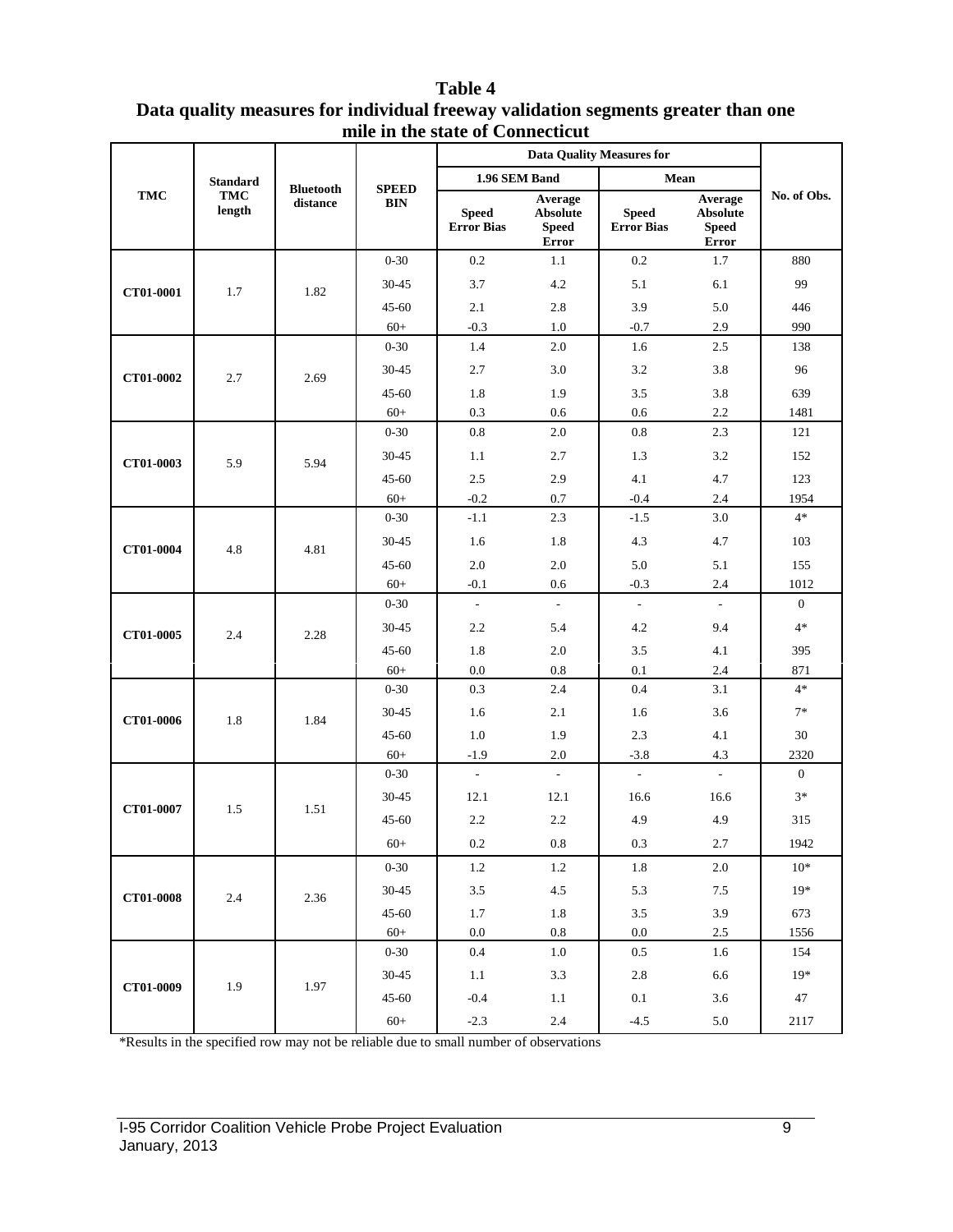#### **Table 4 (Cont'd) Data quality measures for individual freeway validation segments greater than one mile in the state of Connecticut**

|            | <b>Standard</b> | <b>Bluetooth</b> | <b>SPEED</b> | 1.96 SEM Band                     |                                                            | Mean                              |                                                            |             |
|------------|-----------------|------------------|--------------|-----------------------------------|------------------------------------------------------------|-----------------------------------|------------------------------------------------------------|-------------|
| <b>TMC</b> | TMC<br>length   | distance         | <b>BIN</b>   | <b>Speed</b><br><b>Error Bias</b> | Average<br><b>Absolute</b><br><b>Speed</b><br><b>Error</b> | <b>Speed</b><br><b>Error Bias</b> | Average<br><b>Absolute</b><br><b>Speed</b><br><b>Error</b> | No. of Obs. |
|            |                 |                  | $0 - 30$     | $-0.1$                            | 1.8                                                        | $-0.2$                            | 2.8                                                        | 95          |
| CT01-0010  | 1.7             | 1.82             | $30 - 45$    | $-1.2$                            | 2.0                                                        | 0.6                               | 5.7                                                        | 87          |
|            |                 |                  | $45 - 60$    | 0.5                               | 1.4                                                        | 2.2                               | 4.1                                                        | 83          |
|            |                 |                  | $60+$        | $-3.0$                            | 3.1                                                        | $-5.5$                            | 5.8                                                        | 2019        |
|            | 5.8             | 5.73             | $0 - 30$     | 0.8                               | 2.2                                                        | 0.9                               | 2.6                                                        | 139         |
| CT01-0011  |                 |                  | $30 - 45$    | 1.6                               | 3.1                                                        | 2.8                               | 4.7                                                        | 132         |
|            |                 |                  | $45 - 60$    | 1.7                               | 2.5                                                        | 2.8                               | 4.2                                                        | 197         |
|            |                 |                  | $60+$        | $-0.2$                            | 0.7                                                        | $-0.6$                            | 2.3                                                        | 1892        |
|            | 2.3             | 2.32             | $0 - 30$     | 0.6                               | 1.4                                                        | 0.8                               | 2.2                                                        | 457         |
| CT01-0012  |                 |                  | $30 - 45$    | 3.0                               | 3.8                                                        | 4.0                               | 5.4                                                        | 138         |
|            |                 |                  | $45 - 60$    | 1.4                               | 2.0                                                        | 3.1                               | 4.2                                                        | 483         |
|            |                 |                  | $60+$        | 0.1                               | 0.9                                                        | 0.3                               | 2.7                                                        | 1250        |

\*Results in the specified row may not be reliable due to small number of observations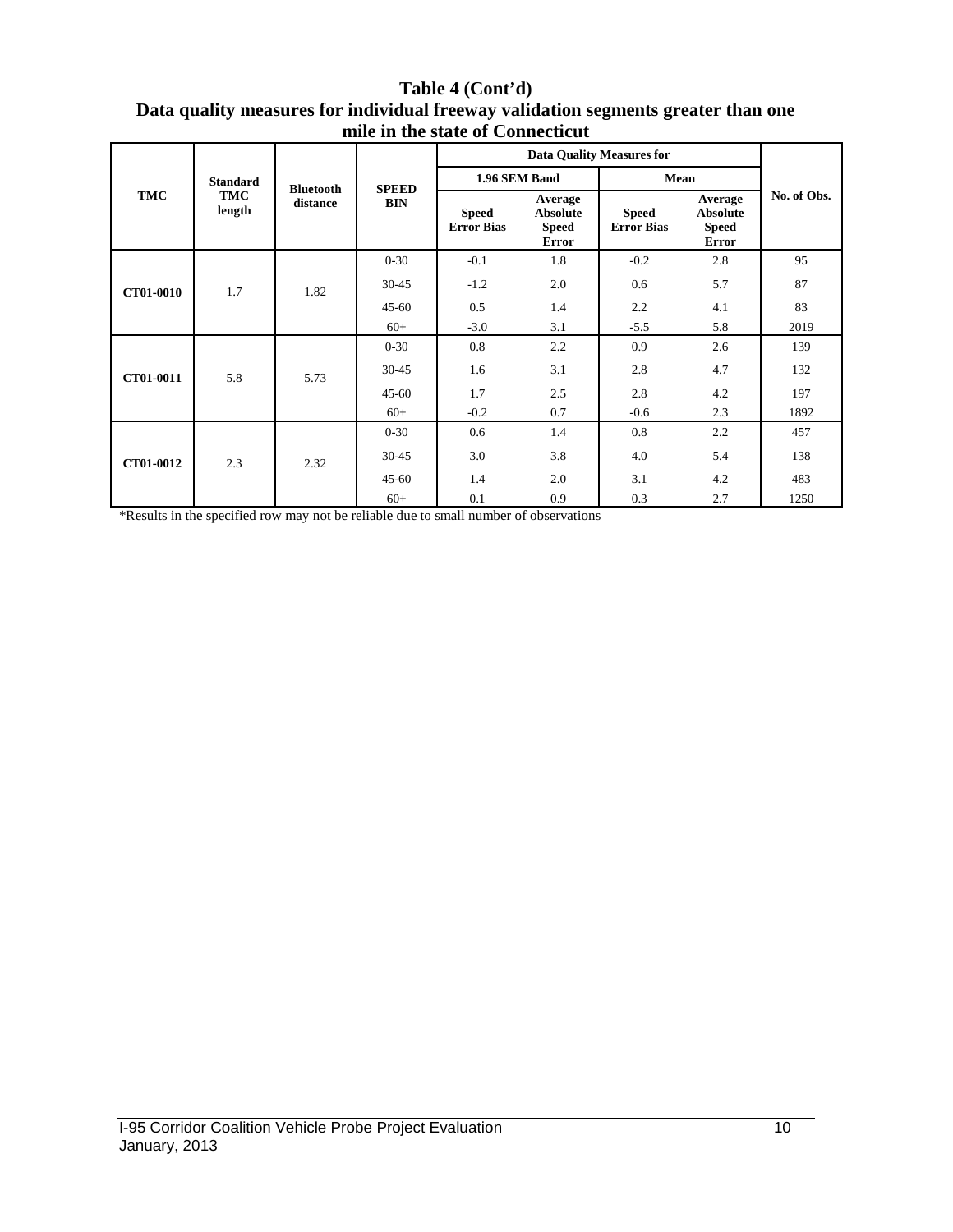#### **TMC SPEED BIN Data Quality Measures for No. of Obs. 1.96 SEM Band Mean Speed Error Bias Average Absolute Speed Error Speed Error Speed Error Bias Average Absolute Speed Error No. falling inside the band % falling inside the band No. falling within 5 mph of the band % falling within 5 mph of the band No. equal to the mean % equal to the mean No. within 5 mph of the mean % within 5 mph of the mean CT01-0001**  0-30 253 29% 850 97% 0 0% 835 95% 880 30-45 20 20% 66 67% 0 0% 49 49% 99 45-60 142 32% 347 78% 0 0% 263 59% 446 60+ 560 57% 961 97% 0 0% 818 83% 990 **CT01-0002**  0-30 26 0.1884 127 0.9203 0 0 124 0.8986 138 30-45 14 15% 79 82% 0 0% 69 72% 96 45-60 177 28% 575 90% 0 0% 468 73% 639 60+ 920 62% 1455 98% 0 0% 1343 91% 1481 **CT01-0003** 0-30 10 8% 112 93% 0 0% 110 91% 121 30-45 17 11% 130 86% 0 0% 127 84% 152 45-60 17 14% 101 82% 0 0% 79 64% 123 60+ 1119 57% 1914 98% 1 0% 1765 90% 1954 **CT01-0004**  $0-30$  0 0 4 1 0 0 4 1 4\* 30-45 29 28% 96 93% 0 0% 81 79% 103 45-60 54 35% 138 89% 0 0% 88 57% 155 60+ 663 66% 993 98% 1 0% 912 90% 1012 **CT01-0005** 0-30 - - - - - - - - - - - - 0 30-45 0 0% 2 50% 0 0% 0 0% 4\* 45-60 94 24% 357 90% 0 0% 270 68% 395 60+ 515 59% 852 98% 1 0% 793 91% 871 **CT01-0006**  $0-30$  0 0 4 1 0 0 4 1 4\* 30-45 1 0.1429 7 1 0 0 6 0.8571 7\* 45-60 11 37% 27 90% 0 0% 19 63% 30 60+ 790 34% 2028 87% 0 0% 1450 63% 2320 **CT01-0007** 0-30 - - - - - - - - - - - - 0 30-45 0 0% 0 0% 0 0% 0 0% 0 0% 3<sup>\*</sup> 45-60 87 28% 273 87% 0 0% 183 58% 315 60+ 1172 60% 1870 96% 0 0% 1671 86% 1942 **CT01-0008**  $0-30$  5 50% 9 90% 0 0% 9 90% 10\* 30-45 5 26% 14 74% 0 0% 9 47% 19\* 45-60 234 35% 600 89% 0 0% 483 72% 673 60+ 951 61% 1503 97% 0 0% 1375 88% 1556

#### **Table 5 Observations meeting data quality criteria for individual freeway validation segments greater than one mile in the state of Connecticut**

\*Results in the specified row may not be reliable due to small number of observations